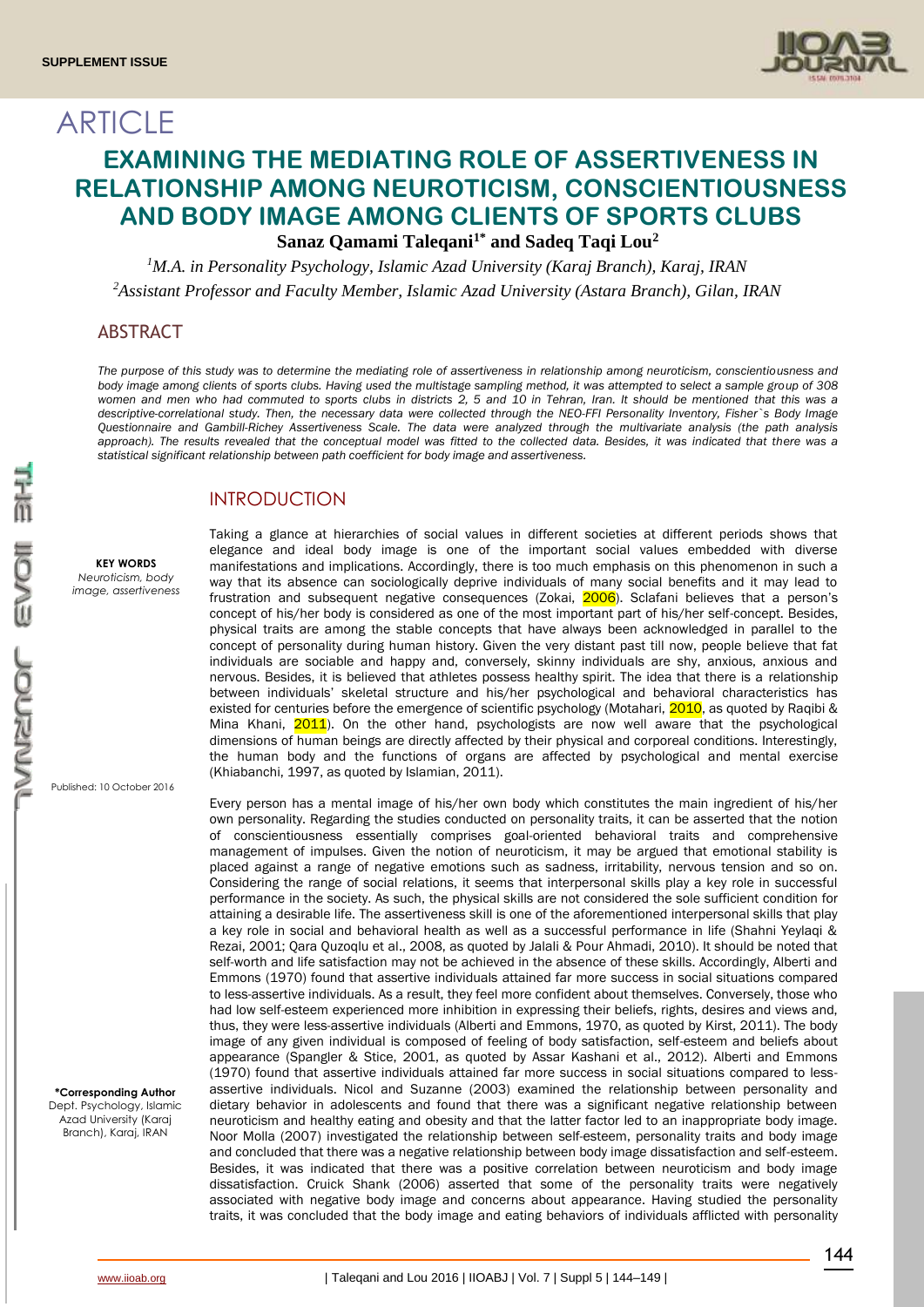

traits (low levels of neuroticism) were less correlated with body dissatisfaction and negative self-image (Behnava et al., 2009). Kalogiannis (2006) investigated the role of sport and physical education in the development of self-concept and found that teaching physical education in a proper manner could help children and adolescents to form an objective body image and gain a positive physical self-esteem. As a result, they felt more confident about themselves. Conversely, those who had low self-esteem experienced more inhibition in expressing their beliefs, rights, desires and views and, thus, they were less-assertive individuals (Alberti & Emmons, 1970, as quoted by Kirst, 2011). A research conducted by Damhari and Hamdavi (2014) aimed to examine the simple and multiple relationship between students' personality traits and their concerns about body image. The results of correlation and regression analysis showed that personality traits (conscientiousness and agreeableness) were negatively correlated with concerns about body dysmorphic disorder. These findings suggested that there was a significant relationship between assertiveness and self-esteem. Besides, it was noted that there was a direct relationship between selfesteem and body image. It also confirmed the probable relationship between assertiveness and personality traits. According to the research conducted in relation to personal traits and body image and given the probable impact of assertiveness as a powerful mediator, it seems that the following questions should be raised: A) Is there a goodness of fit between conceptual model and the collected data? B) Is there any significant positive relationship between neuroticism and body image? C) Can assertiveness explain significant part of the variance in body image? D) Can assertiveness mediate the relationship between neuroticism, conscientiousness and body image?

### MATERIALS AND METHODS

The Given the purpose of study, it was indicated that this was a basic research. Regarding the methodology, it was indicated that this was a descriptive-correlational research. It should be noted that path analysis was used to examine the particular model of relationship among variables (Sarmad, Bazargan & Hejazi, 2012). The population of this study was composed of male and female clients of sports clubs in Tehran city in the summer of 2015. Since the multistage sampling method was used in this study to collect the desirable data, it was attempted to randomly select 3 districts (out of total 22 districts) of Tehran. Thus, the districts 2, 5 and 18 were selected thereof. Then, the researchers visited the Physical Education Department of these three districts. The list of clubs in this districts as well as their addresses was provided to the researchers. Given the aforementioned clubs, it was attempted to randomly select and visit 3 sports clubs in each district. Having coordinated with the directors of selected clubs, it was tried to distribute questionnaires among all members and clients of sport clubs. Since the sample size is a key element of any given research and given this issue that this has a decisive influence on the research results, it seems essential to determine the sample size in accordance with data analysis. All experts in the field of SEM agree that, compared to smaller sample size, a larger sample size can help researchers to estimate and interpret the results of SEM because the latter leads to less sampling error (Schumacher & Lumks, 2004, as quoted by Meyers, Gamst & Guarino, 2006). However, there is no absolute method for determining the sample size. Some researchers consider a minimum sample size of 100 and believe that a sample size of 200 or higher is favorable. Guadagnoli (1998) proposes that modeling and path analysis approach requires a sample size of 300 or more participants/items (Meyers, Gamst & Guarino, 2006). The sample group consisted of 308 individuals (150 women and 156 men) and 2 persons who did not respond to the gender question. It should be noted that the latter individuals were selected among those clients of sport clubs in Tehran.

Tools

#### Body image

The Fisher's Body Image Questionnaire was used to measure body image in this study. The questionnaire was developed by Fisher in 1970 and had 46 items. Each item had a value between 1 and 5 (very dissatisfied=1, dissatisfied = 2, average=3, satisfied= 4 and very satisfied = 5). A score of 46 indicated a disorder and a score higher than 46 (maximum 230) showed no disorder. The areas measured in this test included the head and face (questions 1 to 12), upper limbs (questions 13 to 22) and lower limbs (questions 23 to 28). The other 18 items gauged the attitudes of participants towards the general characteristics of body (questions 29 to 46) (Fisher, 1970, as quoted by Asgari et al., 2008). The validity of the test was confirmed by Yazdan Jou in Iran. The Pearsn' correlation coefficient for the test in the first and second runs were determined 0.81, 0.84, 0.87 and 0.84 for first-year students, second year students, third-year students and total students, respectively. Given the significant level of the aforementioned coefficients, it could be argued that there was a significant relationship among different administrations of body image test (Asgari et al., 2008). The short-form version of NEO- FFI Personality Inventory, which was embedded with 60 questions, was used to measure extraversion and openness to experience. It should be noted that the NEO- FFI Personality Inventory was developed by Costa and McCrae (1985). They made use of factor analysis and concluded that the following five dimensions could affect individual differences in terms of personality traits: (N) neuroticism, (E) extroversion, (O) openness to experience, (A) agreeableness and (C) conscientiousness. Actually, its name was derived from the titles of the first factors. Costa and McCrae tested the questionnaire on 208 U.S. students within a three-month interval and obtained validity coefficients between 0.75 and 0.83. Given the validity of the NEO Test, Garusi Farshi (2001) attempted to run the test on a sample of 2000 students studying in University of Tabriz, Shiraz University, Shiraz University of Medical Sciences and Tabriz University of Medical Sciences. Finally, they reported a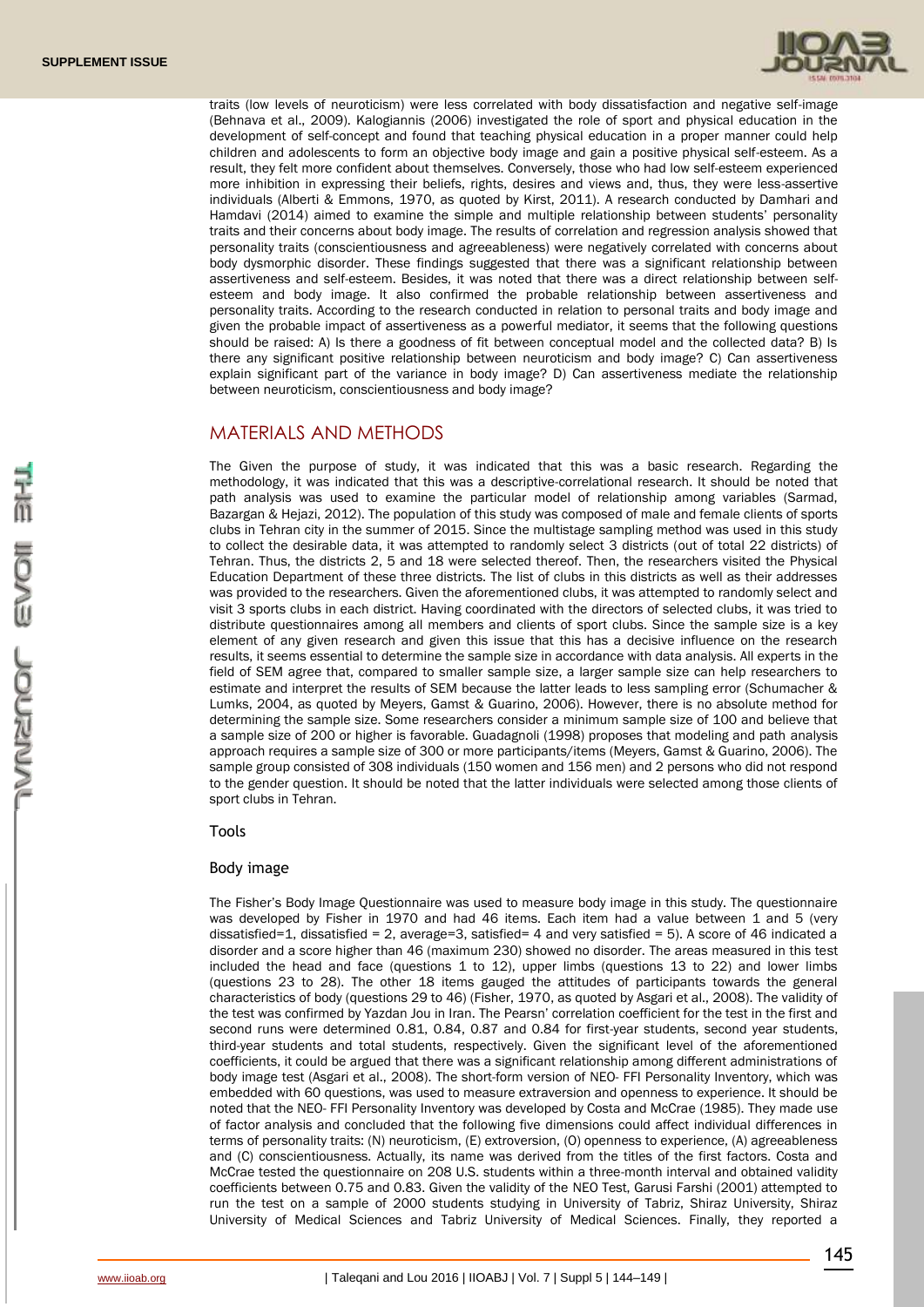

correlation coefficient between 0.56 and 0.87 for the main five dimensions. The Cronbach's alpha coefficients for each of the main dimensions of neuroticism, extraversion, openness, agreeableness and conscientiousness were determined 0.86, 0.73, 0.56, 0.68 and 0.87, respectively. The content validity of this test was investigated via determining the correlation between Self-Report Form (S) and Observer Evaluation Form (R). Consequently, the maximum and minimum correlations (0.66 and 0.45) belonged to extraversion and agreeableness (Garusi Farshi, 2001). Atash Rouz (2007) made use of internal consistency method and the Cronbach's alpha coefficients for each of the main dimensions of neuroticism, extraversion, openness, agreeableness and conscientiousness were determined 0.74, 0.55, 0.27, 0.38 and 0.77, respectively. In this study, the Gambill-Richey Assertiveness Scale was used to measure the notion of assertiveness. The questionnaire was developed in 1975 and had 40 main items. However, it was attempted to modify some items because they failed to comply with Iranian culture. Finally, the questionnaire consisted of 22 questions. The test items required assertiveness behaviors. The participants would be asked to respond to questions based on a five-point scale. Regarding the reliability, there was a high correlation among the test items. Besides, the load factor of different test items was determined between 39% and 70%. Gambill-Richey reported a reliability coefficient for 0.81. Shohreh Amoli (as quoted by Mahmoudian et al., 2004) removed the aforementioned 18 items, adjusted the items with Iranian culture and attempted to determine the reliability coefficient for the aforementioned element among 40 female junior school students within a 25-day interval in Tehran Psychiatric Institute. Finally, she reported a reliability coefficient for 0.82. In addition, professors of Allameh Tabatabai University in Tehran confirmed the validity of the test. Actually, the factorial reliability of test items was determined between 0.39 and 0.75 (Bahrami, 1996).

> **Table 1:** The mean, standard deviation, skewness and kurtosis of neuroticism, conscientiousness, assertiveness and body image

| Variable           | Mean   |       | <b>SD</b> | <b>Skewness</b> |
|--------------------|--------|-------|-----------|-----------------|
| <b>Kurtosis</b>    |        |       |           |                 |
| <b>Neuroticism</b> | 20.59  | 7.22  | 0.625     | 0.139           |
| Conscientiousness  | 34.40  | 7.05  | $-0.337$  | $-0.428$        |
| Assertiveness      | 84.73  | 11.59 | 0.424     | 0.136           |
| Body image         | 170.10 | 21.94 | 0.424     | 0.294           |
|                    |        |       |           |                 |
|                    |        |       |           |                 |

[Table 1] shows the mean and standard deviation of research variables. The abovementioned table shows that the skew ness and kurtosis indices of factors have not exceeded the  $\pm 2$  limit. This shows that the distribution of data has been normal across all the research variables.

**Table 2:** The relationship among neuroticism, assertiveness and body image

| <b>Variables</b>     |            |           |           | 4         | -5                       | 6                            | Cronbach's alpha |
|----------------------|------------|-----------|-----------|-----------|--------------------------|------------------------------|------------------|
| 1) Neuroticism       |            |           |           |           |                          |                              | 0.773            |
| 2) Conscientiousness | $-0.419**$ | $0.220**$ | 0.041     | $0.349**$ | $\overline{\phantom{m}}$ |                              | 0.817            |
| 3) Assertiveness     | $-0.312**$ | $0.266**$ | $0.133**$ | $0.149**$ | $0.195**$                | $\qquad \qquad \blacksquare$ | 0.946            |
| Body image           | $-0.318**$ | $0.298**$ | $0.171**$ | $0.183**$ |                          | $0.395**$ $0.479**$ ---      | 0.831            |
|                      |            |           |           |           |                          |                              |                  |

\*p<0.05, \*\*p<0.01

Given the results presented in [Table 2], neuroticism and conscientiousness dimensions were significantly related to assertiveness and body image variables at 0.01 level. This relationship was positive in terms of neuroticism but it was negative in terms of other dimensions. It should be noted that the internal consistency of the research tool was determined through the Cronbach's alpha coefficient. Accordingly, the concerned questionnaires were embedded with acceptable reliability coefficients.

#### Research hypotheses

1) The path coefficient for dimensions of neuroticism and conscientiousness and body image is statistically significant.

2) The path coefficient for assertiveness and body image is statistically significant.

3) The assertiveness variable can significantly mediate the relationship between personality traits (neuroticism, extraversion, openness to experience, agreeableness and conscientiousness) and body image.

The path analysis was run through AMOS (Version 7.0) Software and Maximum Likelihood (ML) Estimation in order to analyze the aforementioned research hypotheses.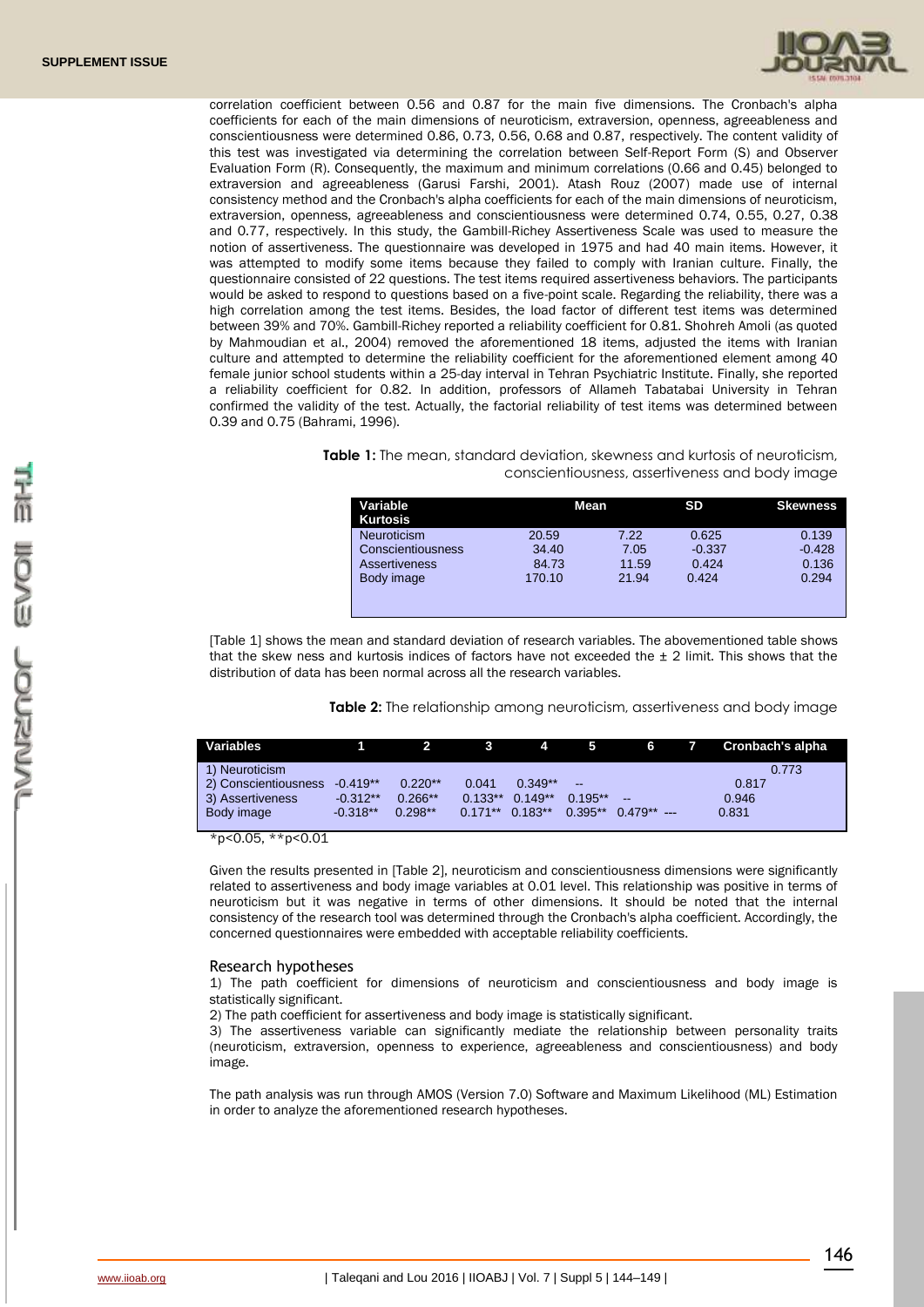

**Table 3:** Total, direct and indirect path coefficients for neuroticism, conscientiousness,

| assertiveness and hody i |  |  |
|--------------------------|--|--|
|                          |  |  |

|                                              |                     |                            |                      | assertiveness and body image |                 |
|----------------------------------------------|---------------------|----------------------------|----------------------|------------------------------|-----------------|
|                                              | <b>Total effect</b> |                            | <b>Direct effect</b> |                              | Indirect effect |
| Paths                                        |                     | Standard parameter $\beta$ | Standard error       | Standard parameter $\beta$   | Standard error  |
| Standard parameter $\beta$<br>Standard error |                     |                            |                      |                              |                 |
| Neuroticism-body image                       | $-0.140*$           | 0.064                      | $-0.052$             | 0.062                        | $-0.089**$      |
| 0.025                                        |                     |                            |                      |                              |                 |
| Conscientiousness-body image                 | $0.290**$           | 0.057                      | $0.237**$            | 0.052                        | 0.017           |
| 0.022                                        |                     |                            |                      |                              |                 |
| Neuroticism-assertiveness                    | $-0.240**$          | 0.057                      |                      |                              |                 |
| Conscientiousness-assertiveness              | 0.047               | 0.059                      |                      |                              |                 |
| Assertiveness-body image                     | $0.369**$           | 0.049                      |                      |                              |                 |
|                                              |                     |                            |                      |                              |                 |

\*p<0.05, \*\*p<0.01

Given the results presented in [Table 3], the total path coefficient (total of direct and indirect path coefficients) for neuroticism was negatively related to body image (β-0.140, p<0.05) and the total path coefficient for conscientiousness was positively related to body image (β-0.290, p<0.01). Generally speaking, the aforementioned coefficients were significant at 0.01 level.

Given the first hypothesis, entitled "the path coefficient for dimensions of neuroticism and conscientiousness and body image is statistically significant", it may be argued that the path coefficient for neuroticism is negatively related to body image and the path coefficient for conscientiousness is significantly and positively related to body image.

Given the results presented in [Table 3], the path coefficient for assertiveness was positively related to body image and the latter relationship was significant at 0.01 level (β-0.369, p<0.01). Thus, any given increase (1 standard deviation) in assertiveness led to an increase (0.369 standard deviation) increase in body image. Given the second hypothesis, entitled "the path coefficient for assertiveness and body image is statistically significant", it may be argued that the path coefficient for neuroticism is positively related to body image and the latter relationship is significant at 0.01 level. Thus, one may assert that the assertiveness can positively predict the body image.

Regarding the results depicted in [Table 3], it may be argued that the indirect path coefficient for neuroticism is negatively related to the body image and the latter relationship is significant at 0.01 level (β-0.089, p<0.01).

# DISCUSSIONAND CONCLUSION

1. Similar to any other psychological aspect, the body image is considered an evolutionary part of any given human being. Given this, one might refer to a research conducted by Noor Molla (2007) who investigated the relationship among self-esteem, personality traits and body image and found that there was a negative correlation between body image dissatisfaction and self-esteem. Besides, he found that there was a positive correlation between neuroticism and body image dissatisfaction. Cruick Shank (2006) argued that there was a negative relationship between some personality traits and body image dissatisfaction and concerns about the appearance. Having studied the personality traits, it was concluded that the body image and eating behaviors of individuals afflicted with personality traits (low neuroticism) were less correlated with body dissatisfaction and negative self-image. A research conducted by Damhari and Hamdavi (2014) aimed to examine the simple and multiple relationship between students' personality traits and their concerns about body image. The results showed that the conscientiousness was a significantly and negatively correlated with concerns about body dysmorphic disorder (low body image). These findings suggested that there was a significant positive relationship between neuroticism and concerns about body dysmorphic disorder.

Nicol and Suzanne (2003) examined the relationship between personality and dietary behavior in adolescents and found that there was a significant negative relationship between neuroticism and healthy eating and obesity and that the latter factor led to an inappropriate body image. Eskandar Nejad (2014) examined the probable correlation between perception of body image and physical activity in women and men in terms of different levels of body mass index (BMI) and found that obese individuals and those with normal weight had the highest and lowest understanding of their body shape, respectively. Consequently, almost half of those people with normal weight perceived themselves more or less than their actual situation. As such, the latter finding can indirectly explain the negative relationship between neuroticism and body image. So, all the investigations conducted in line with this research hypothesis may confirm the aforementioned result.

2. There was a statistically significant relationship between path coefficients for assertiveness and body image.

It was concluded that the aforementioned path coefficient was positive and significant at 0.01 level (=β0.369, p<0.01). Accordingly, the assertiveness could positively predict the body image.

Thus, it can be stated that negative emotions and behaviors and poor cognitive processing about body image and appearance could led to distorted body image and negative self-concept. The perception and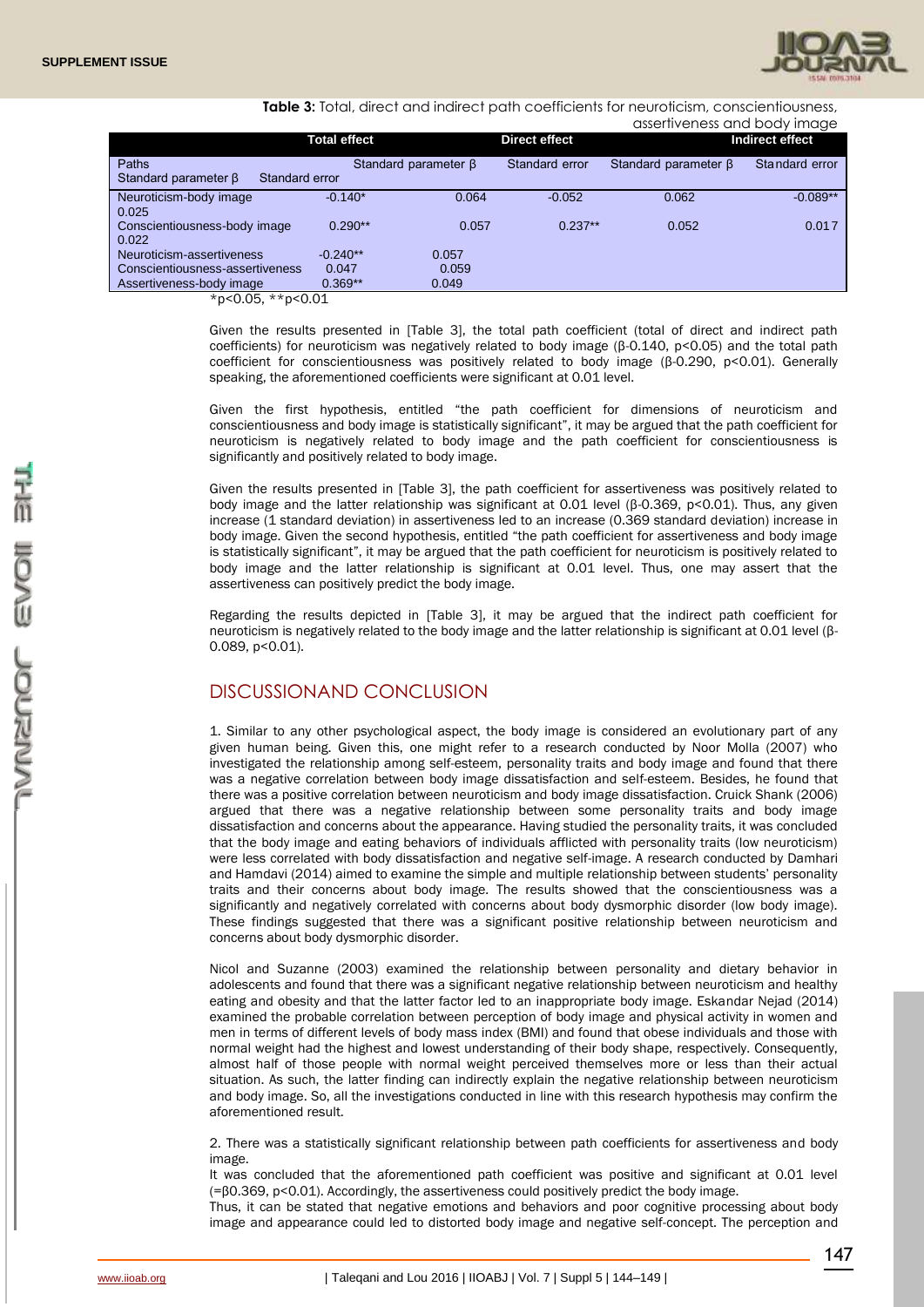

understanding of any given individual about his/her own body constitutes one of the most important part of his/her self-concept. The body image of any individual is composed of feeling of body satisfaction, selfesteem and beliefs about appearance. Besides, the latter factor can affect the self-esteem coefficient in any given individual (Spangler & Stice, 2001, as quoted by Assar Kashani et al., 2012).

On the other hand, those individuals whose self-esteem is not dependent on external factors and are more likely to stress on the abilities and achievements gained in life and depend on their internal states, pay less attention to concerns about weight and body organs. In addition, they are less likely to experience eating disorders as a result of low self-esteem. If individuals hold an inconsistent notion about the physical form of their body compared to public opinion, they will adopt an inappropriate body image about themselves and their organs. Therefore, the latter factor leads to a feeling of low self-concept, an imperfective self and, subsequently, low self-esteem in them (Atashpour et al., 2005).

Rod and Lennon (1994) conducted a research, entitled "the relationship between attitudes to gender roles, body satisfaction, self-esteem and women's appearance management", to examine the aforementioned variables among university students. The findings showed that attitude to the role of gender and body satisfaction lasted a positive impact on self-esteem.

Alberti and Emmons (1970) found that assertive individuals attained far more success in social situations compared to less-assertive individuals. As a result, they feel more confident about themselves. Conversely, those who have low self-esteem experience more inhibition in expressing their beliefs, rights, desires and views and, thus, they are less-assertive individuals (Alberti & Emmons, 1970, as quoted by Kirst, 2011). Therefore, it can be asserted that there is a direct relationship between assertiveness and self-esteem and body image.

Qobari Bonab and Hejazi (2007) attempted to gauge the relationship between assertiveness and selfesteem and academic achievement in gifted and ordinary students and concluded that there was a significant positive correlation between assertiveness and self-esteem in both groups. The latter finding is indirectly is in line with the results of this research hypothesis.

3) The assertiveness variable can significantly mediate the relationship between neuroticism and conscientiousness and body image.

Behnava et al. (2009) examined the relationship between body image and personality traits and found that there was a negative relationship between data distribution in body image and characteristics of neuroticism. Besides, it was indicated that there was a statistically significant positive relationship between body image and personality traits (extraversion, openness to experience and agreeableness). Besides, Sabeti et al. (2007) investigated the relationship between personality traits and sexual beliefs and indicated that there was a significant positive relationship between conscientiousness and openness to experience and emotional stability (low neuroticism) and beliefs about body image. In other words, the latter findings confirmed the existence of a significant negative relationship between neuroticism and body image. A research conducted by Damhari and Hamdavi (2014) aimed to examine the simple and multiple relationship between students' personality traits and their concerns about body image. The results showed that conscientiousness was negatively correlated with concerns about body dysmorphic disorder (low body image). These findings suggested that there was a significant relationship between neuroticism and concerns about body dysmorphic disorder. So, assertiveness may predict the relationship between neuroticism and body image through a desirable model.

#### Limitations of the study

Since the participants in this research were clients of sports clubs, the duration and numbers of their exercise were unclear. Therefore, their impact on the body image was unclear. Another limitation was that the research sample was consisted of limited number of participants. As such, the results may not be generalized thereof. Besides, the data were based on participants' self-reports and, consequently, the reports may be subject to bias. The assertiveness should be effectively and practically taught to those individuals afflicted with neuroticism to eliminate the negative impact of the personality traits, especially neuroticism. Besides, it is suggested that a larger sample should be subject to more comprehensive testing tools so that the results may be generalized to a higher level.

CONFLICT OF INTEREST There is no conflict of interest.

ACKNOWLEDGEMENTS None

FINANCIAL DISCLOSURE None

## **REFERENCES**

[1] Atashpour B. [2007] Predicting academic achievement through attachment and big five personality traits (Unpublished M.A. Thesis). Shahid Beheshti University.

[2] Amoli Khameneh S. [1994] Examining and comparing the effectiveness of assertive training and assertive training based on cognitive restructuring approach among some